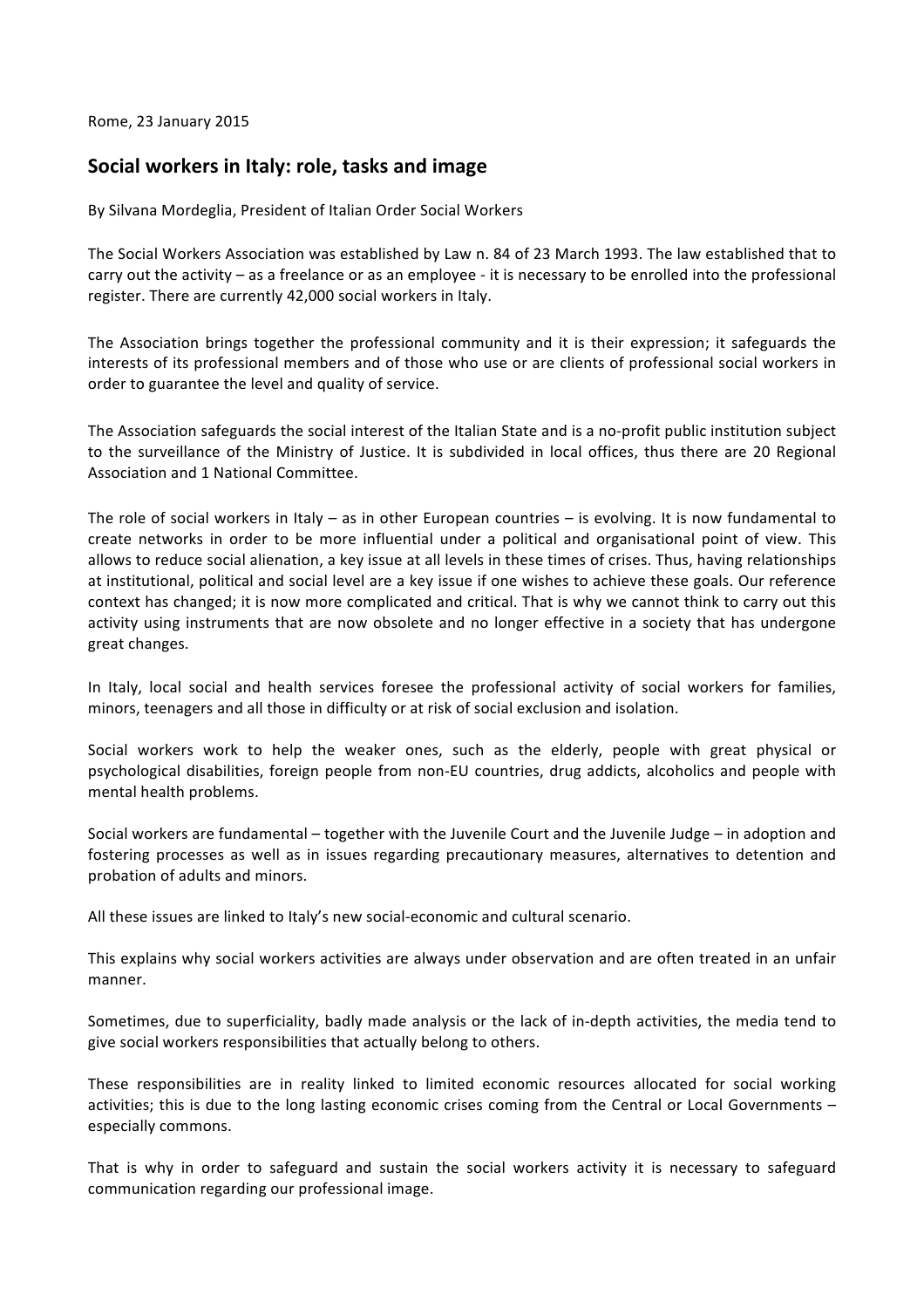The National Board meeting of 2014 saw the creation of the Communication Group, coordinated by the National Counsellor Federico Basigli. The other members are the President Silvana Mordeglia, the Vicepresident Gianmario Gazzi, the Secretary Counsellor Maria Concetta Storaci and the Treasury Counsellor Patrizia Del Principe.

The Communication Group has prepared a new strategy as the role of social workers and their actions play a key part in Italy's overall scenario.

That is why we believe our profession has the right to participate to the Italian political and media debate.

Our communication activities allow us to give opinions and comments; we make proposals and give advice and solutions to problems in which social workers are involved every day.

An example is provided by our intervention during the making of the so-called 2015 Stability Law – i.e. the law regulating the Government's yearly expenses. We have explained why it was not possible to take away other resources to social services; we supported the increase in expenses sustained by Councils for the care of foreign minors without a family. We have also played a part in the approval of the so called "dopo di noi"  $-$  after us – law for families of disabled children.

We are active members operating in today's political-institutional scenario. This is a great change: we no longer want to be passive subjects that just defend themselves.

We cannot accept any longer  $-$  especially when it comes to matters involving minors and their families  $-$  to be judged by the media. We do not want to run after show information.

That is why we now have a new communication structure - made by professionals – that allows us to improve the effectiveness of our communications.

We do not refuse to face the media when it comes to news in which the image and the activities of social workers are under the spotlight.

We do not accept superficial judgements by the media for this sort of news.

The skills, knowledge and professionalism of social workers cannot be subject to superficial and emotional judgements.

We now stand tall. We work to make our profession be respected and considered as reliable when it comes to those matters we take care of every day.

Welfare, the new poor, new families, immigration, prisons, social security, minors and the elderly, all political issues on which we develop our political communication.

We are driving our members to make them become active subjects, not passive or – even worse – absent members of the Association.

We are working to improve the perception stakeholders as well as central and local decision makers have of us.

Our professional community must have a clear identity, know everything that is going on around and about  $\overline{u}$ s.